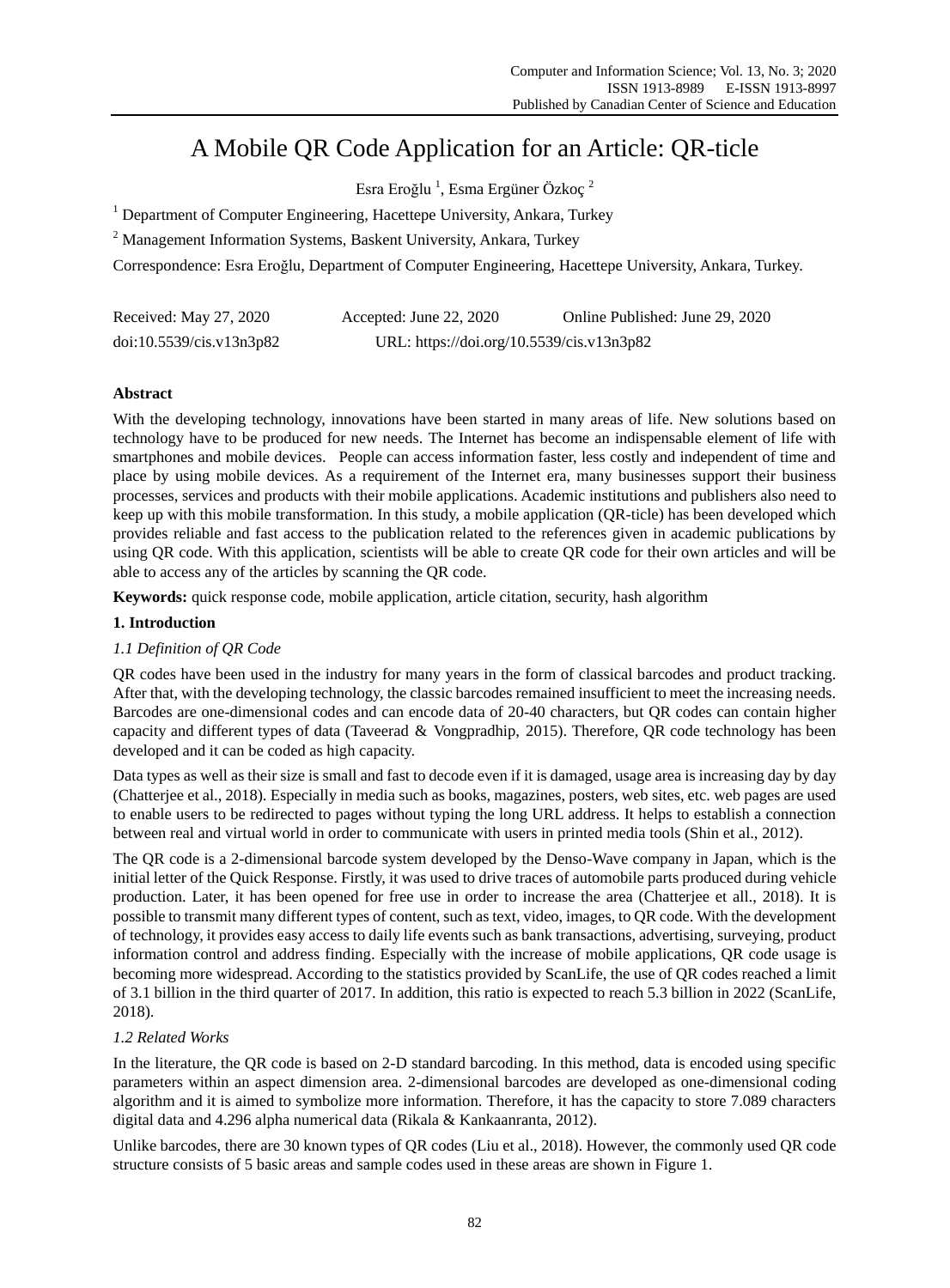

(1) Micro QR Code. (2) PDF417. (3) QR Code. (4) Maxi QR Code. (5) Data Matrix. (6) Quickmark. (7) Aztec. (8) mCode

Figure 1. Types of QR codes. (Liu et al., 2018)

Figure 2 shows the structure of the QR code. The first region has represented to identify the version of the QR code. The second zone has error correction levels and the information in the second zone is read firstly. Data is stored in the third region. The fourth region consists of finder, alignment, and timing pattern. The Finder pattern is located on three corners of the QR code and is the detection model required to read the QR code. The alignment pattern is used to correct a possible error in the code. The timing pattern is important for correcting the code and correcting the coordinates. The fifth region is an empty field for correct reading of the code (Thomas & Goudar, 2018).



Figure 2. QR code structure (Thomas & Goudar, 2018)

QR code usage has placed in magazines which is one of the printed media tools and it has ensured that the content of the code has read by mobile devices. It allows to access information without being time dependent. It provides transformation to digital media via QR codes from traditional communication tools. For this purpose, it is not enough to find the QR code in any documents, also the QR code readers need to be installed on their mobile device. In addition to the complete and undamaged production of the QR code, the size of the paper and the size of the code are important. The reason for this is that the cameras of the smart devices are affected by light when the code is read (Pandya & Galiyawala, 2014). The QR code is associated with the scanning distance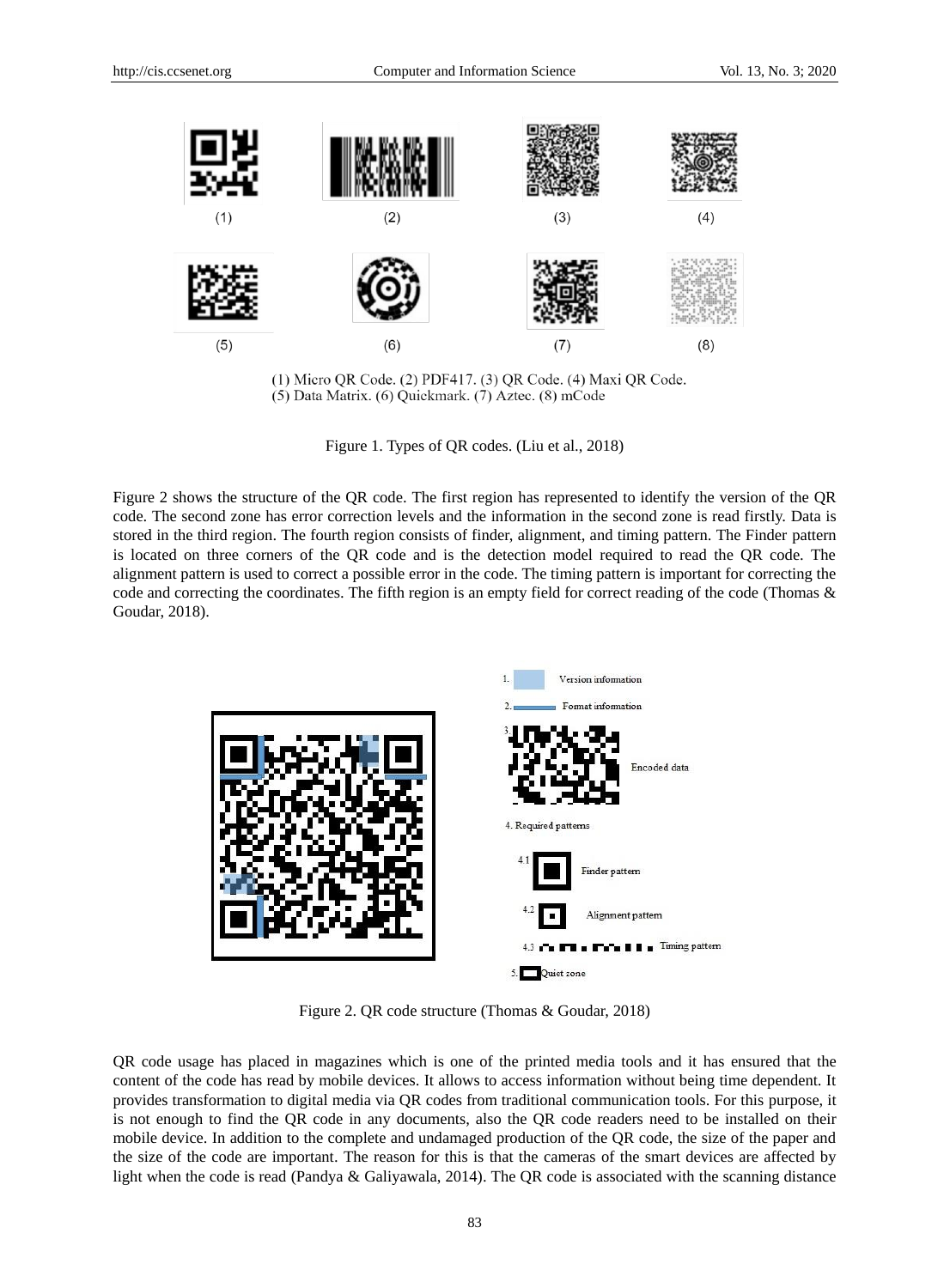between mobile devices (Böhm & Ruthardt, 2014).

One of the QR code examples used in academic field is the library of the University of Bath. Users can quickly access information about the book by reading QR codes in the catalogue search of books (Chang, 2014).

A journal in which QR code is used in scientific journals, is the Journal of Bone & Joint Surgery. In this journal, a QR code has been added to the title page of each article and when the reader scans this code, it accesses an accompanying video. Then the journal reader can watch the surgery performed with the background music (Figure 3) On the last page of the article with another QR code to additional material, the reader can display additional material that is not included in the PDF file.



Figure 3. QR code example of the Journal of Bone & Joint Surgery

Moreover, previously developed QR journal mobile application generates the QR code of only the URL information of an article (QR Journal, 2018).

It is a fact that QR codes usage is increased with the development of technology. In this study, proposed mobile application is not provides only the URL link to the article, it also shows the brief information about the article such as title, abstract and URL that is differs from previously developed mobile applications. Another important difference is proposed application makes integrity check of the URL link which details are given in the next section.

#### **2. Method**

#### *2.1 Tools and Library*

Science is a process that is developed following the oral or written presentation of studies by scientists, and in this process, the analysis of the actual studies on which new developments plays a major role in the development of science. In scientific articles, the importance of the content as well as the cited articles in the article, the usage of electronic resources, the language of the article, and many other factors are of great importance (Fahimnia et al., 2015).

In this study, we have developed a mobile application for academic articles by taking advantage of the QR code method. The application is implemented using the Java programming language and ZXing library (Ohigashi Oasay, 2011, ZXING QR Code Library, 2010) under the Android studio platform. Furthermore, we have benefited from hash functions for URL addresses of articles within the QR code to make the application reliable for users.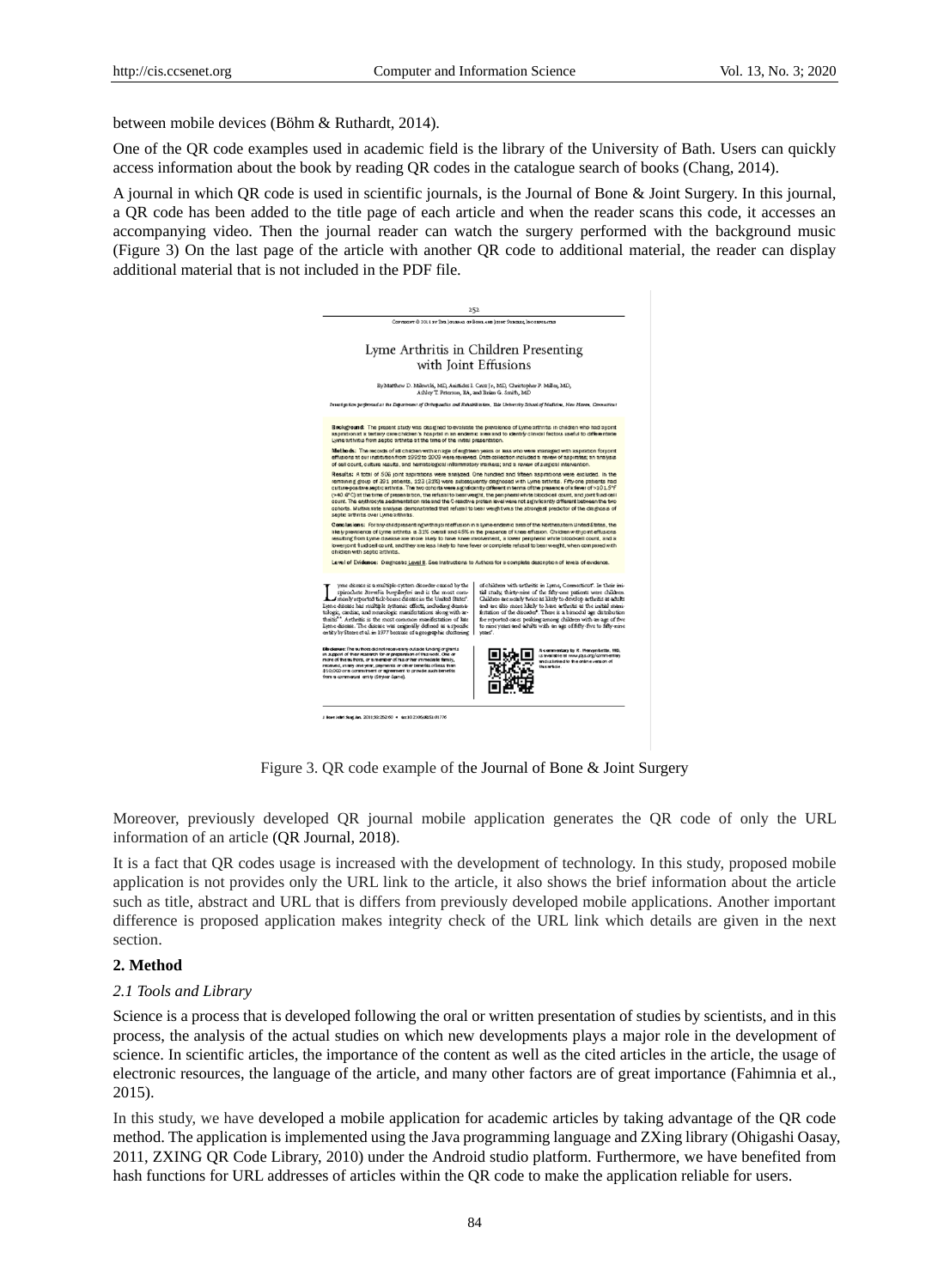Cryptographic Hash functions produce an output with a specific length, regardless of the size of the input they receive (Rivest, 2011). Hash functions are One-Way Algorithms which means it is not possible to return to the original text from the result of the algorithm (Ratna et al., 2013).

The output produced is specific to the input supplied. The same input produces the same output and cannot be identical with the output of two different inputs (collision resistant). For these reasons, SHA1 hash algorithm was used to ensure integrity of the URL in proposed application. SHA1- Outputs a fixed length of 160 bits (Pamungkas et al., 2006).

There are some basic security rules for QR codes. The first rule to be considered is that QR codes, which are untrusted are not downloaded to mobile devices. It is more useful to preview such QR codes. The other prevention is that users should not give their personal information to every website because the user information is likely to be stolen after scanning the QR code, even if the QR code does not show an abnormal condition. Therefore, the QR code generated by the application must ensure that the information contained in the code must be given to users.

In addition to these, if the QR code contains URL information, the https statement must be added especially for the e-commerce sites. Another precaution is that if the QR code is intended to be used publicly, such as advertising, promotion, etc., the creation of the QR code with the trademark symbol of the company will be more accurate in terms of reliability (Narayanan, 2012).

#### *2.2 Proposed Model*

In our study, we propose a secure mobile application for article access by using QR codes. An application has two main phase which are:

- (i) generation of QR code
- (ii) scanning of the QR code.

bibliography data



Figure 4. QR code generation in QR-ticle

(i) Generation phase - In the generation of QR code phase, the information required for the creation of the QR code is entered by the user and the QR code is generated. As seen in Figure 4, an article with URL information is used for this model. URL information is processed with the hash function. The title, abstract, URL and hashed URL information of the article are added to each other to be used in the application and saved as a new string. Creation of the QR code is done using this new string. The resulting QR code belongs to the related article and this code can be scanned by the QR code reader. For this reason, the QR code created is placed in the related article.

- 1. User clicks on the "Generate" button to generate QR code for the article
- 2. User types the title, abstract and URL information of the article
- 3. Application calculates the hash of the URL information which is entered by user in previous step
- 4. Application creates the QR code by using title, abstract, URL and hashed URL
- 5. User saves the generated QR code as an image in the gallery on mobile device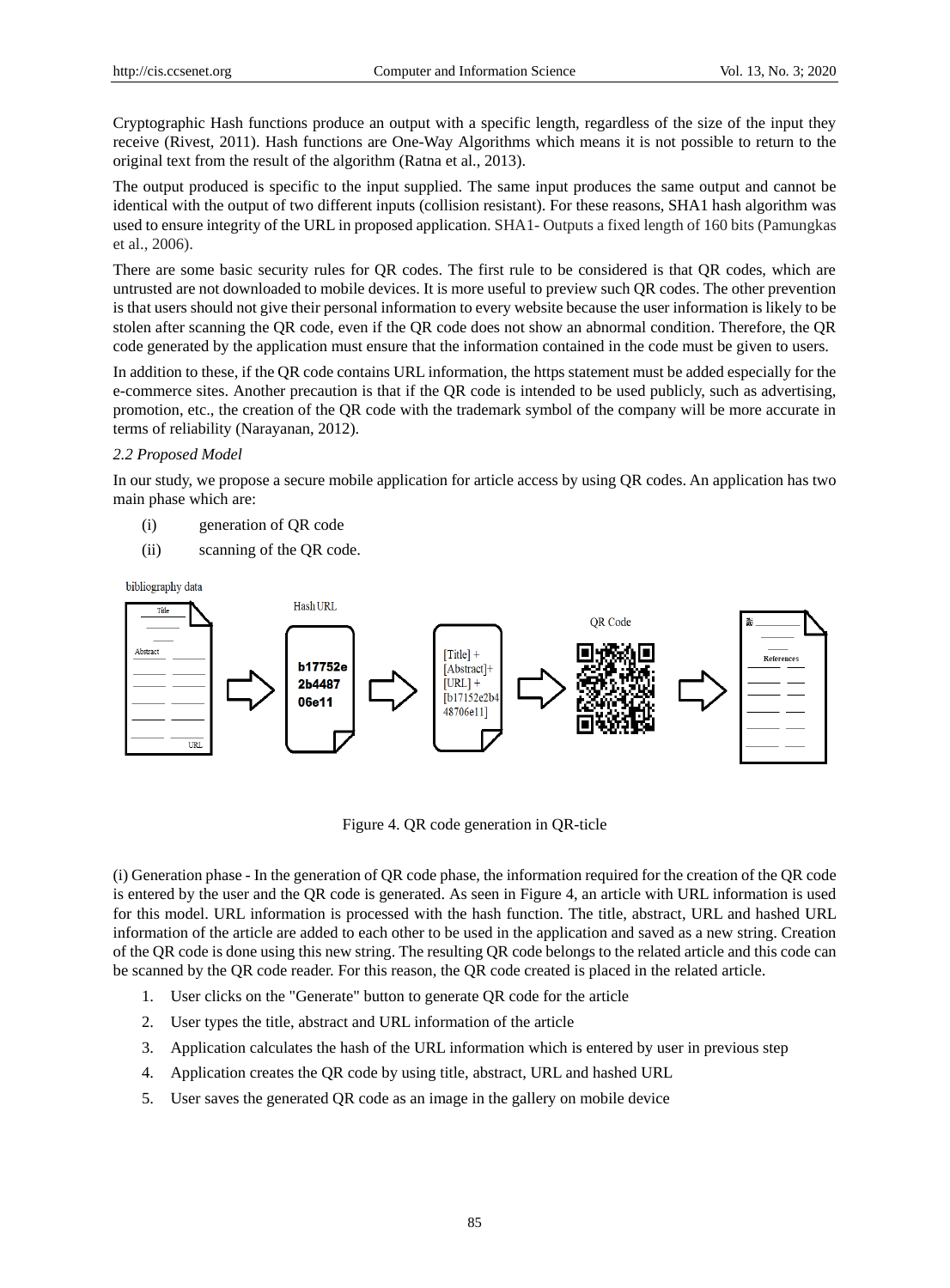

Figure 5. QR code scanning in QR-ticle

(ii) Scanning phase - In the Scanning QR code phase, the previously created QR codes which also can be in references of the article or article itself are read and the information of the relevant article is presented to the user. At this stage, the integrity of the previously entered URL information is checked and if it is approved, the user is given access to the article link, as seen Figure 5.

- 1. User clicks on the "Scan" button on the start screen
- 2. Application displays the title and abstract of the article
- 3. User clicks on the link button to redirect URL of the article
	- 3.1. Application calculates the hash of the URL and checks with the hashed URL which is created on generation phase
	- 3.2. Application redirect the user if both hashed of the URL are identical
	- 3.3. Application gives the alert if calculated hash and scanned hash are not equal. And application does not show the URL of the related article

The content of the QR code to be generated by the application consists of the title, abstract, URL address of the related article and hashed URL address. This allows quick access to the article when the generated QR code is scanned. The purpose of using hashed URL is to ensure the integrity of the URL link that the user enters. Application detects changes in the entered URL that can be done by malicious people by checking the hashed URL.

## **4. Conclusion**

The purpose of the mobile application is to help scientists gain access to articles faster, easier and reliable. With the QR-ticle, scientists can create and share QR code for their own articles, as well as access to an article they want by scanning the QR code. While the QR-ticle facilitates access to the article, it also checks the integrity of the access link. The generated QR code contains the title, abstract and access link of the article. In order to maintain the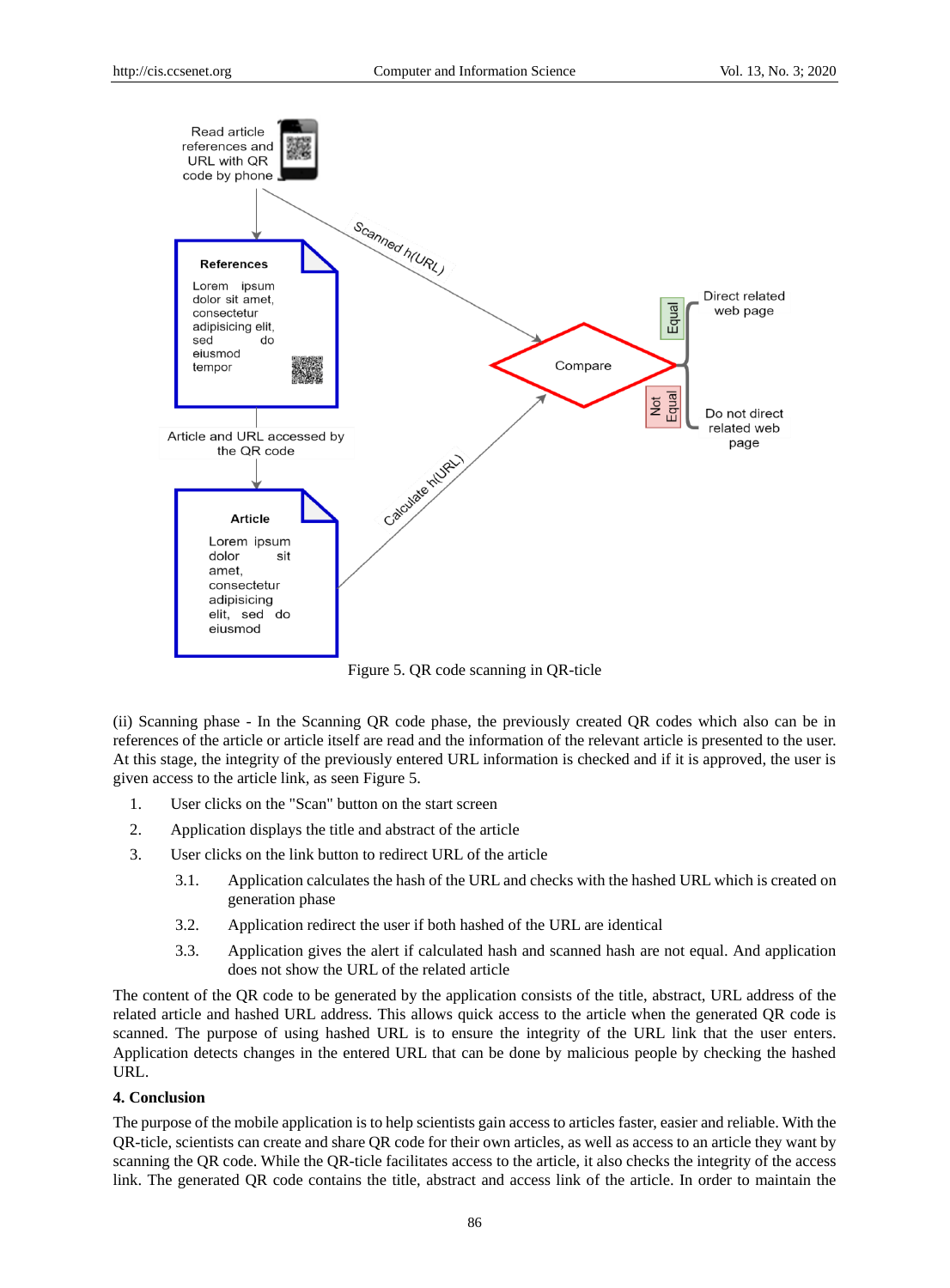integrity of the access link, the hashed link is also included in the generated code. Thus, if the link is changed by malicious people, the link will not be given to the user by QR-ticle as it will not match the previously created hash.

The citation analysis is a numerical analysis of the publications produced by individuals or institutions in a given topic in a given period and in a given region. It examines the connections between cited articles. In addition, as a result of analysis, the frequency of cooperation between institutes and authors and the links between the subjects studied can be revealed. For future work, our application will be structured to support cite-analysis.

## **Conflict of Interest**

On behalf of all authors, the corresponding author states that there is no conflict of interest.

### **References**

- Böhm, S., & Ruthardt, D. (2014). Mobile Tagging in German Magazines: A One-Year Study of QR Code Usage in Top-Selling Mass Market Publications. *Management 2014, 4*(3A), 12-20.
- Chang, J. H. (2014). An introduction to using QR codes in scholarly journals. *Science Editing, 1*(2), 113-117. https://doi.org/10.6087/kcse.2014.1.113
- Chatterjee, S. K., Saha, S., Khalid, Z., Saha, H. N., Paul, P., & Karlose, R. (2018, January). Space effective and encrypted QR code with sender authorized security levels. In *Computing and Communication Workshop and Conference (CCWC)*, 2018 IEEE 8th Annual (pp. 439-443). IEEE. https://doi.org/10.1109/CCWC.2018.8301640
- Fahimnia, B., Sarkis, J., & Davarzani, H. (2015). Green supply chain management: A review and bibliometric analysis. *International Journal of Production Economics, 162,* 101-114. https://doi.org/10.1016/j.ijpe.2015.01.003
- Liu, C., Shi, L., Xu, X., Li, H., Xing, H., Liang, D., ... & Chen, S. (2012). DNA barcode goes two-dimensions: DNA QR code web server. *PloS one, 7*(5), e35146. https://doi.org/10.1371/journal.pone.0035146
- Narayanan, A. S. (2012). QR codes and security solutions. *International Journal of Computer Science and Telecommunications, 3*(7), 69-71.
- Ohigashi, O. L. H. (2011). QR Codes in the Library. *Journal of Electronic Resources in Medical Libraries, 8*(3), 294-301. https://doi.org/10.1080/15424065.2011.602314
- Pamungkas, A. A., Murti, M. A., & Ramdhani, M. (2006). Implementasi Algoritma Sistem Kriptografi MD5, SHA1, dan RC4 Pada Aplikasi Mobile Internet Berbasis Java. *Jurnal Penelitian dan Pengembangan TELEKOMUNIKASI, 11*(1).
- Pandya, K. H., & Galiyawala, H. J. (2014). A Survey on QR Codes: in context of Research and Application. *International Journal of Emerging Technology and Advanced Engineering, 4*(3), 258-262. Retrieved from https://pdfs.semanticscholar.org/b539/f689b62594e14cdc8ae641d0ad3c94502721.pdf
- QR Journal. (2018). Retrieved from https://itunes.apple.com/us/app/qr-journal/id483820530?mt=12
- Ratna, A. A. P., Purnamasari, P. D., Shaugi, A., and Salman, M. (2013, June). Analysis and comparison of MD5 and SHA-1 algorithm implementation in Simple-O authentication based security system. In *QiR (Quality in Research),* 2013 International Conference on (pp. 99-104). IEEE.
- Rikala, J., & Kankaanranta, M. (2012, October). *The Use of Quick Response Codes in the Classroom.* In mLearn (pp. 148-155).
- Rivest, R. (1992). *The MD5 message-digest algorithm* (No. RFC 1321). https://doi.org/10.17487/rfc1321
- ScanLife. (2018). *ScanLife Mobile Barcode Trend Report.* Retrieved from http://www.scanlife.com/blog/2018/03/qr-codes-are-hotter-than-ever/#sthash.NE13u3yY.dpbs
- Shin, D. H., Jung, J., & Chang, B. H. (2012). The psychology behind QR codes: User experience perspective. *Computers in Human Behavior, 28*(4), 1417-1426. https://doi.org/10.1016/j.chb.2012.03.004
- Taveerad, N., & Vongpradhip, S. (2015, November). *Development of color QR code for increasing capacity. In Signal-Image Technology & Internet-Based Systems (SITIS).* 2015 11th International Conference on (pp. 645-648). IEEE. https://doi.org/10.1109/SITIS.2015.42
- Thomas, J., & Goudar, R. H. (2018, September). Multilevel Authentication using QR code based watermarking with mobile OTP and Hadamard transformation. In *2018 International Conference on Advances in Computing, Communications and Informatics (ICACCI)* (pp. 2421-2425). IEEE